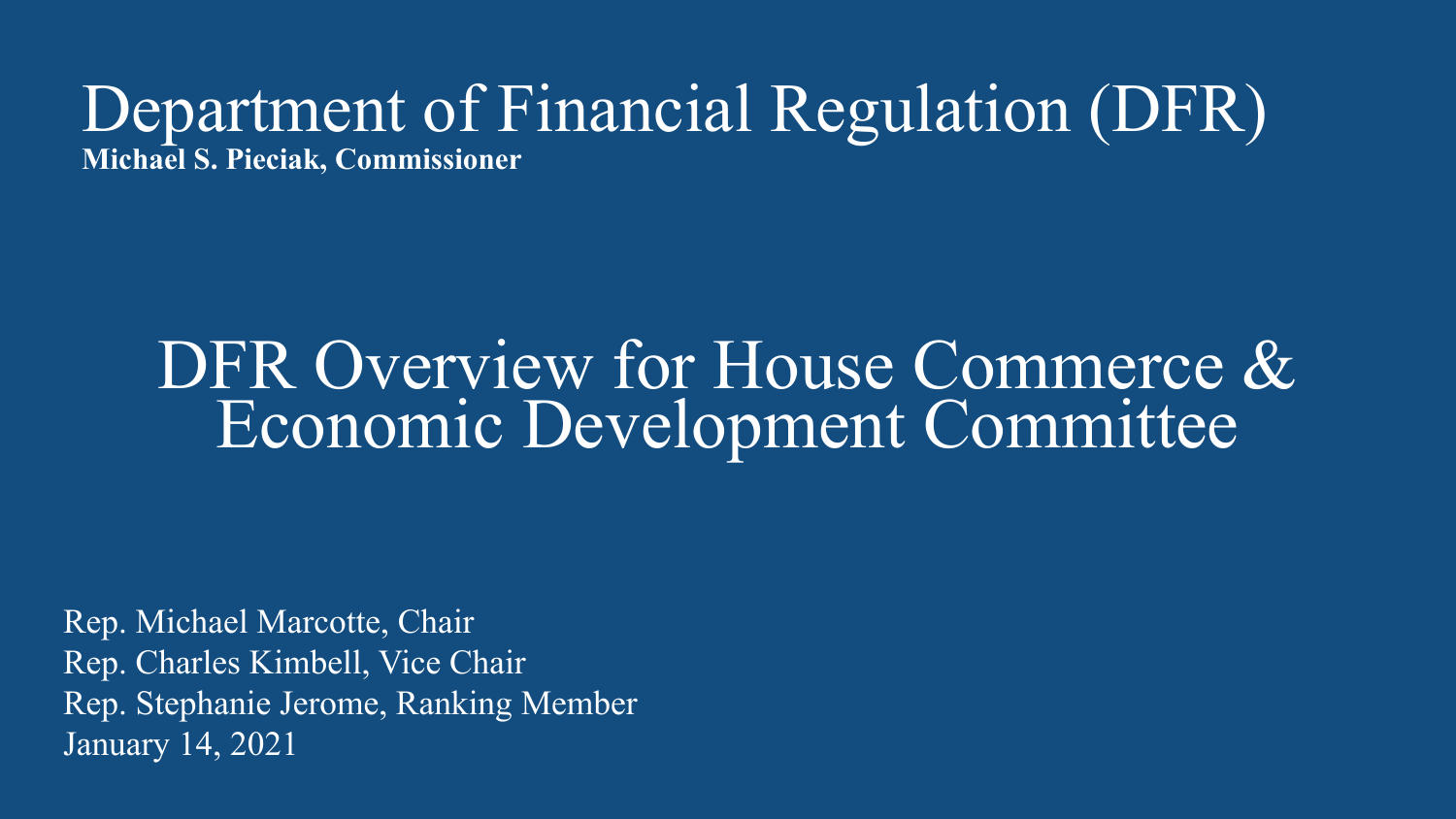

▪Introductions ▪Overview of Financial Regulation ▪Overview of the Department ▪Department's Pandemic Response **Questions**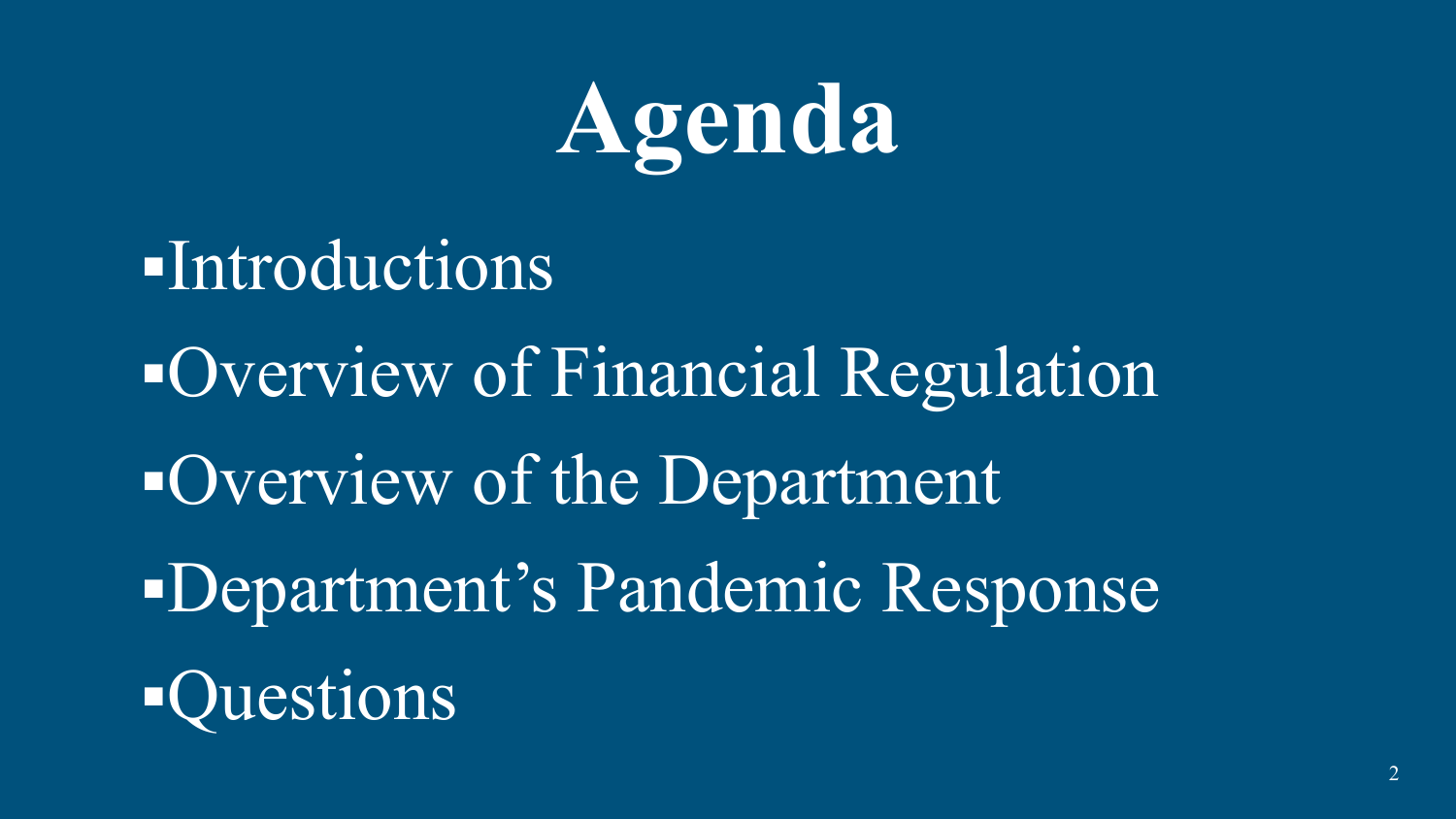# DFR Leadership Team



Mike Pieciak Commissioner



David Provost Deputy Commissioner Captive Insurance



Molly Dillon Deputy Commissioner Banking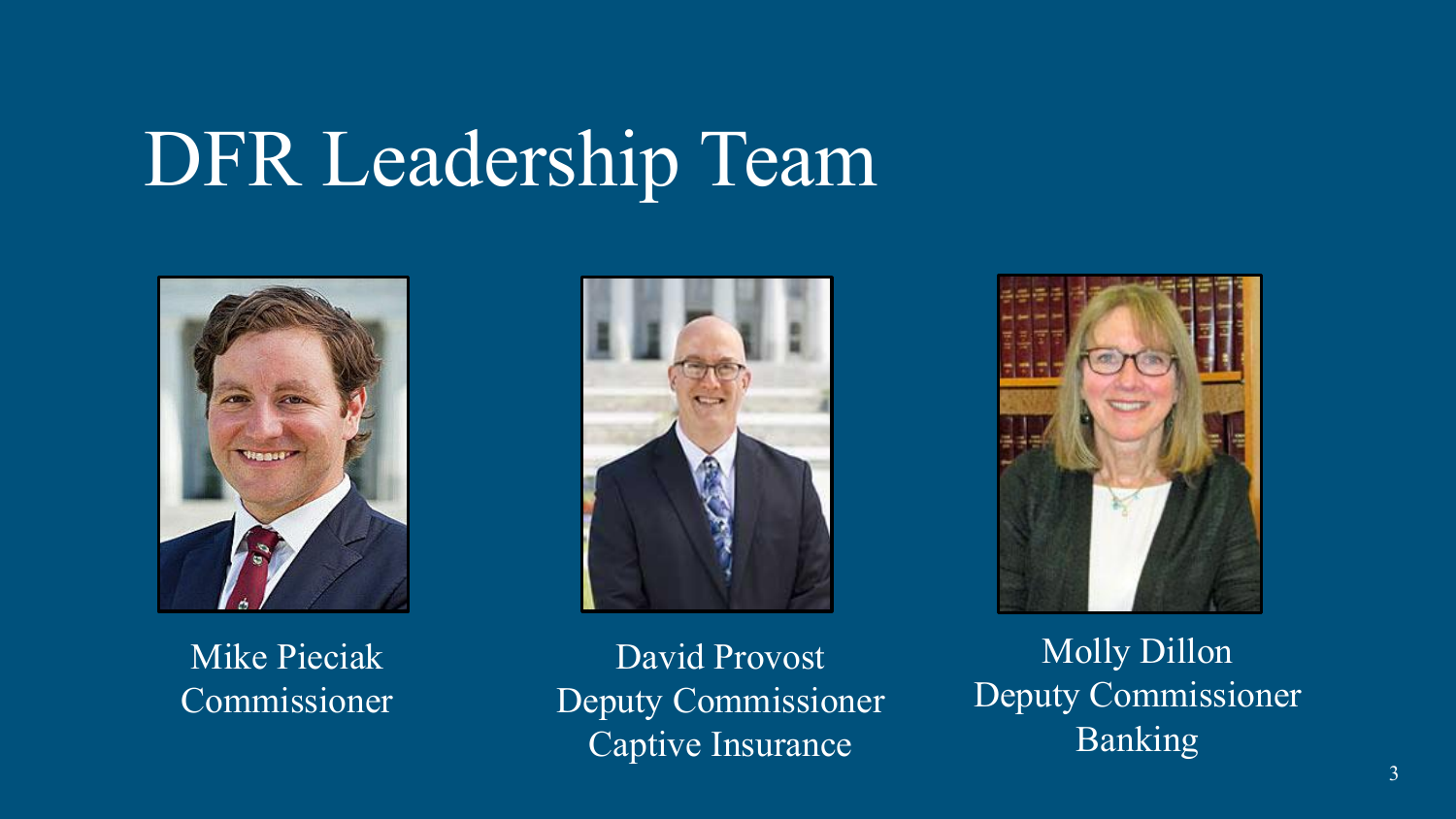## DFR Leadership Team







Bill Carrigan Deputy Commissioner **Securities** 

Kevin Gaffney Deputy Commissioner Insurance

Gavin Boyles General Counsel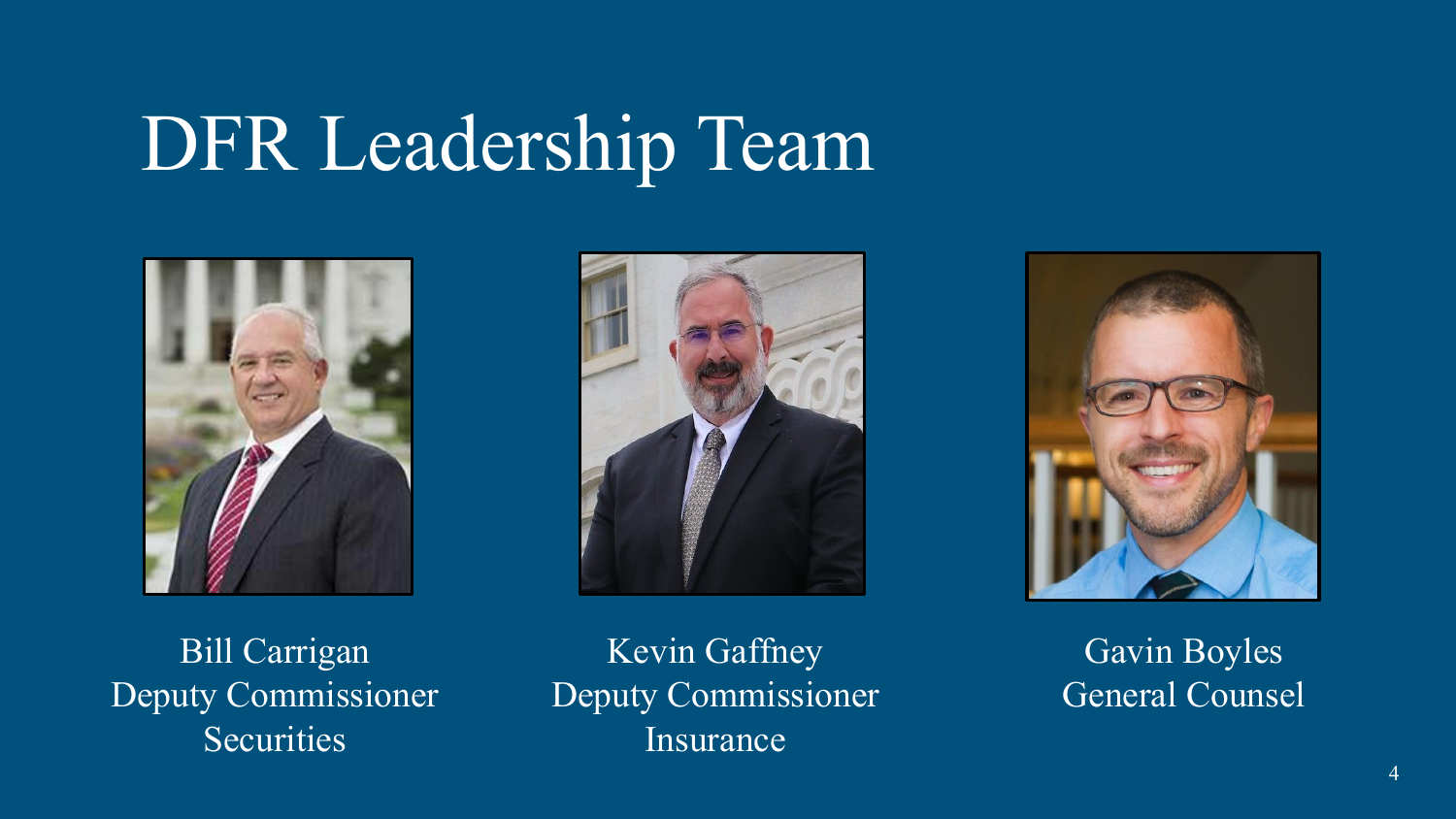## DFR Leadership Team



Sandy Bigglestone Director of Captive Insurance



Jill Rickard Director of Policy



Nick Marineau Executive Assistant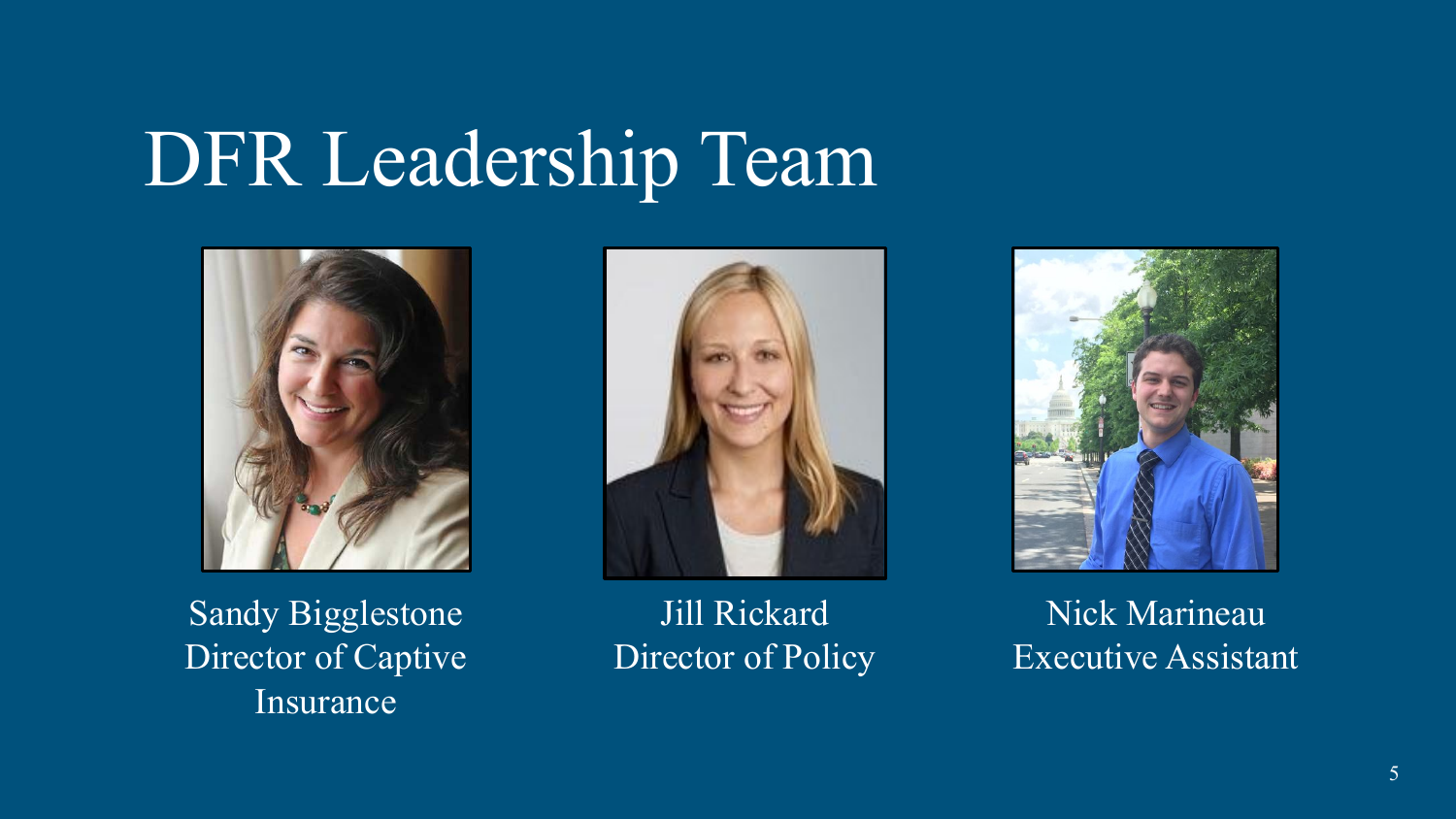## Overview of the Financial Regulation

Why are financial services regulated? Why Does DFR Exist?

**Societal Importance** 

Ensuring confidence in the economy and fueling growth

Ensuring stability within the financial system

Deterring Financial Crimes

#### **Individual Importance**

Protecting one's life savings deposited in a bank

Protecting one's retirement savings invested through a firm

Protecting one's dependents in the event of an untimely death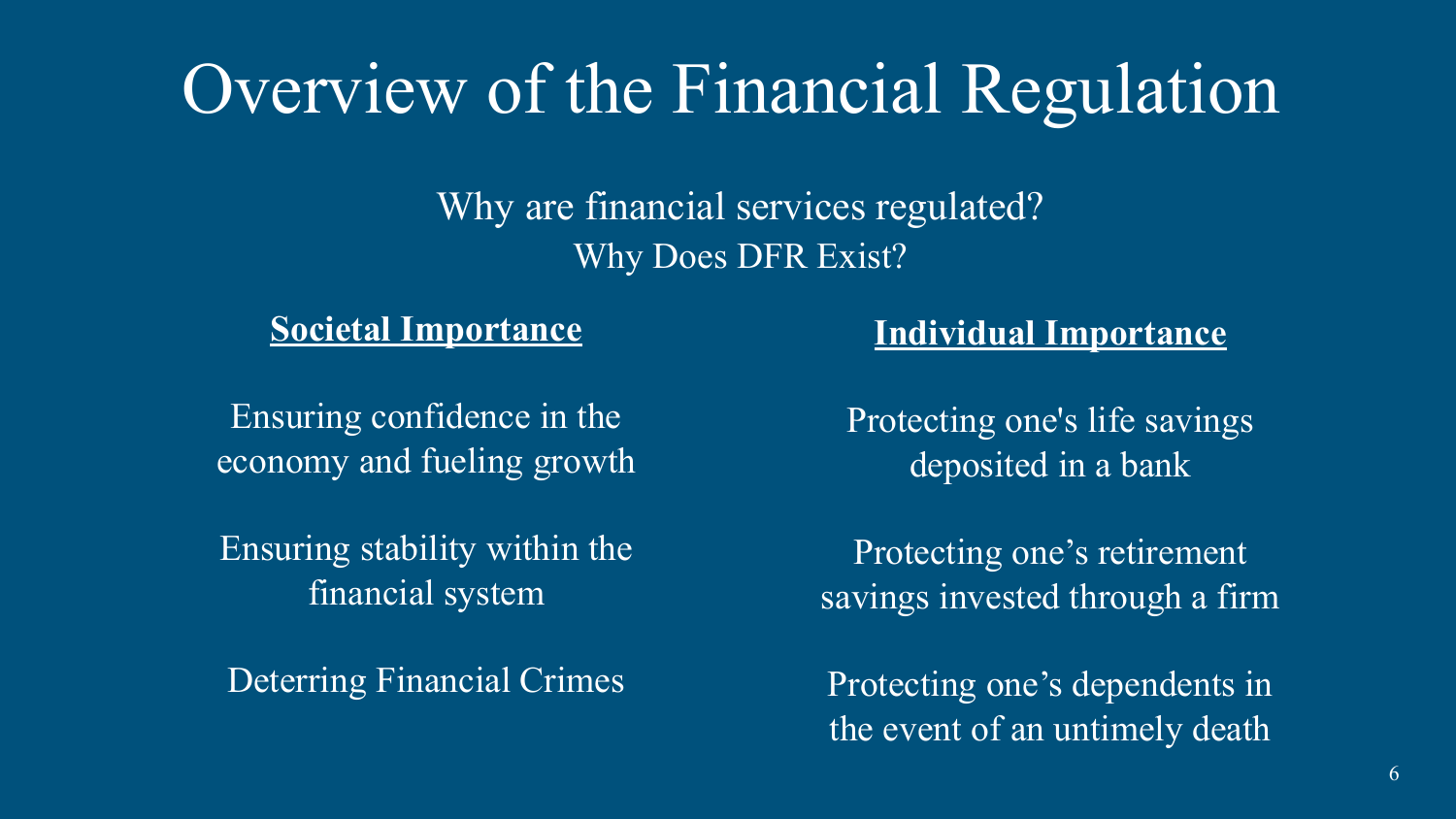## Overview of the Financial Regulation

#### **Banking**

#### **Securities**

#### **Insurance**

Federal Reserve (Fed) Federal Deposit Insurance Corporation (FDIC) Office of the Comptroller of the Currency (OCC) National Credit Union Administration (NCUA) Consumer Financial Protection Bureau (CFPB)

Securities and Exchange Commission (SEC) Financial Industry Regulatory Authority (FINRA) Commodity Futures Trading Commission (CFTC) Securities Investor Protection Corporation (SIPC)



FEDERAL

State Bank Regulators

State Insurance Regulators State Securities Regulators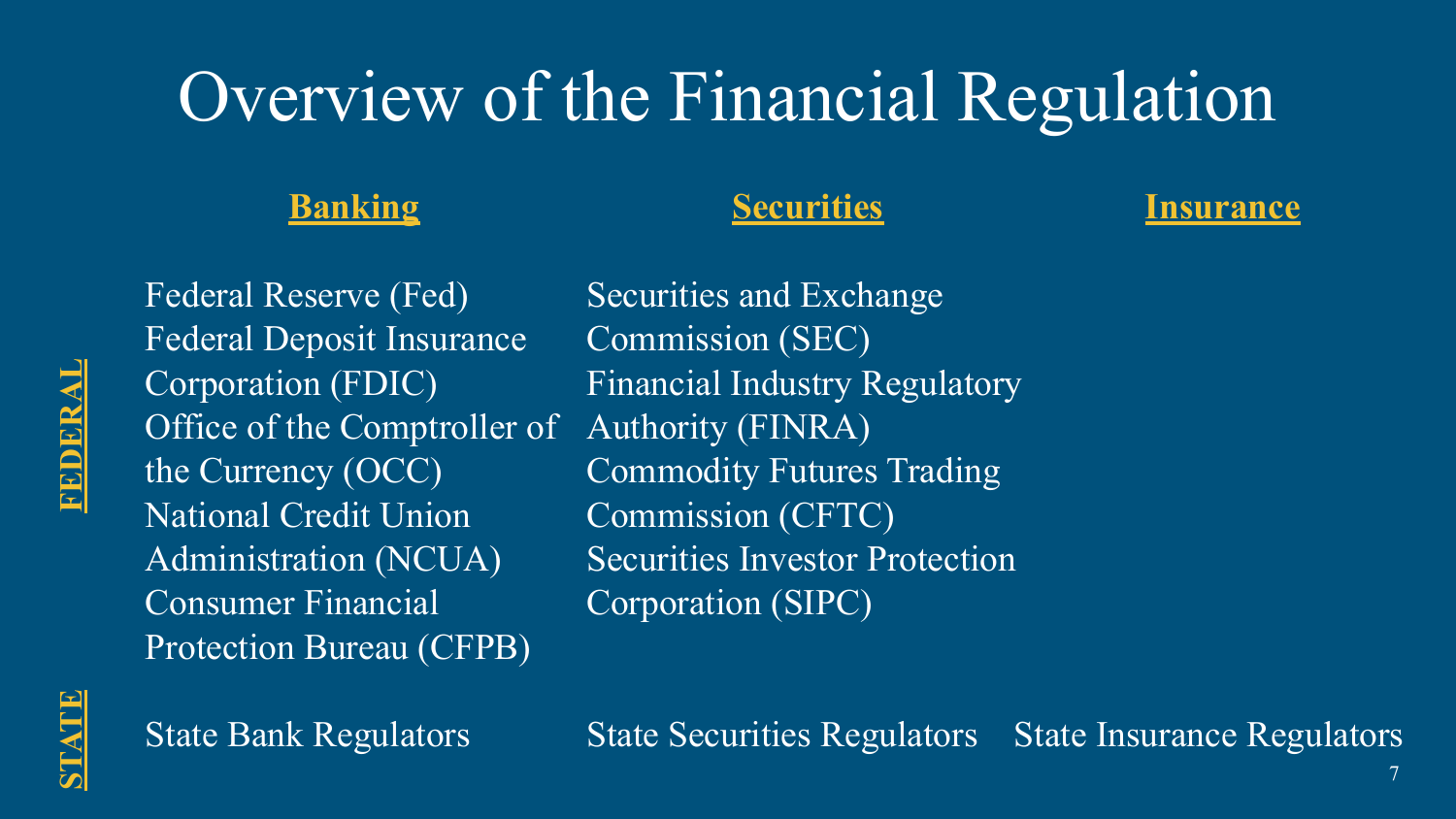The Department's true strength is its people:

 $\sim$ 110 employees across four divisions and the Commissioner's Office Department morale ranked highest among state agencies and departments for the last five years running

93% responded that they enjoy performing the day to day work of their job

Regulators who are Accessible, Responsive, Fair but Tough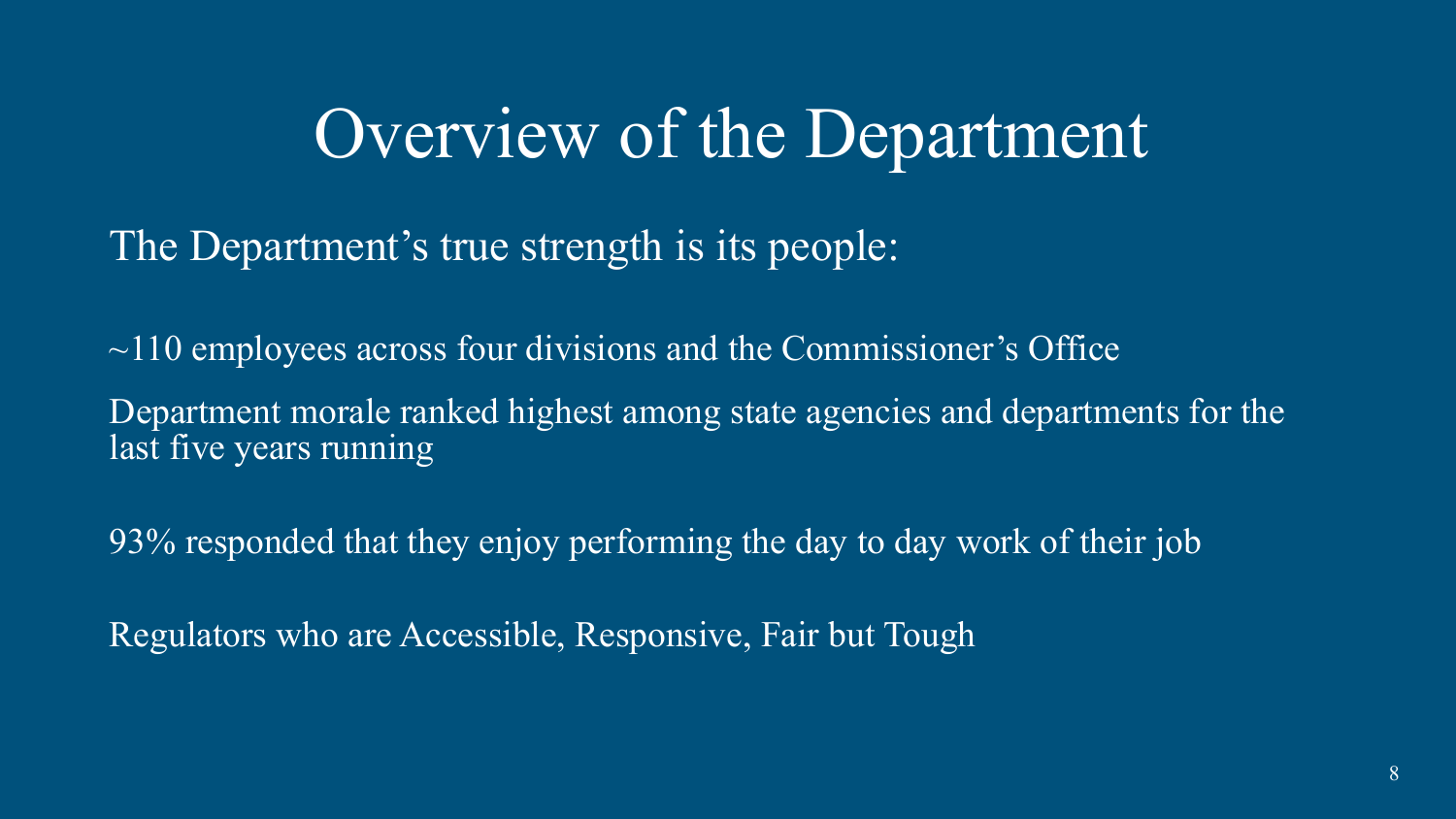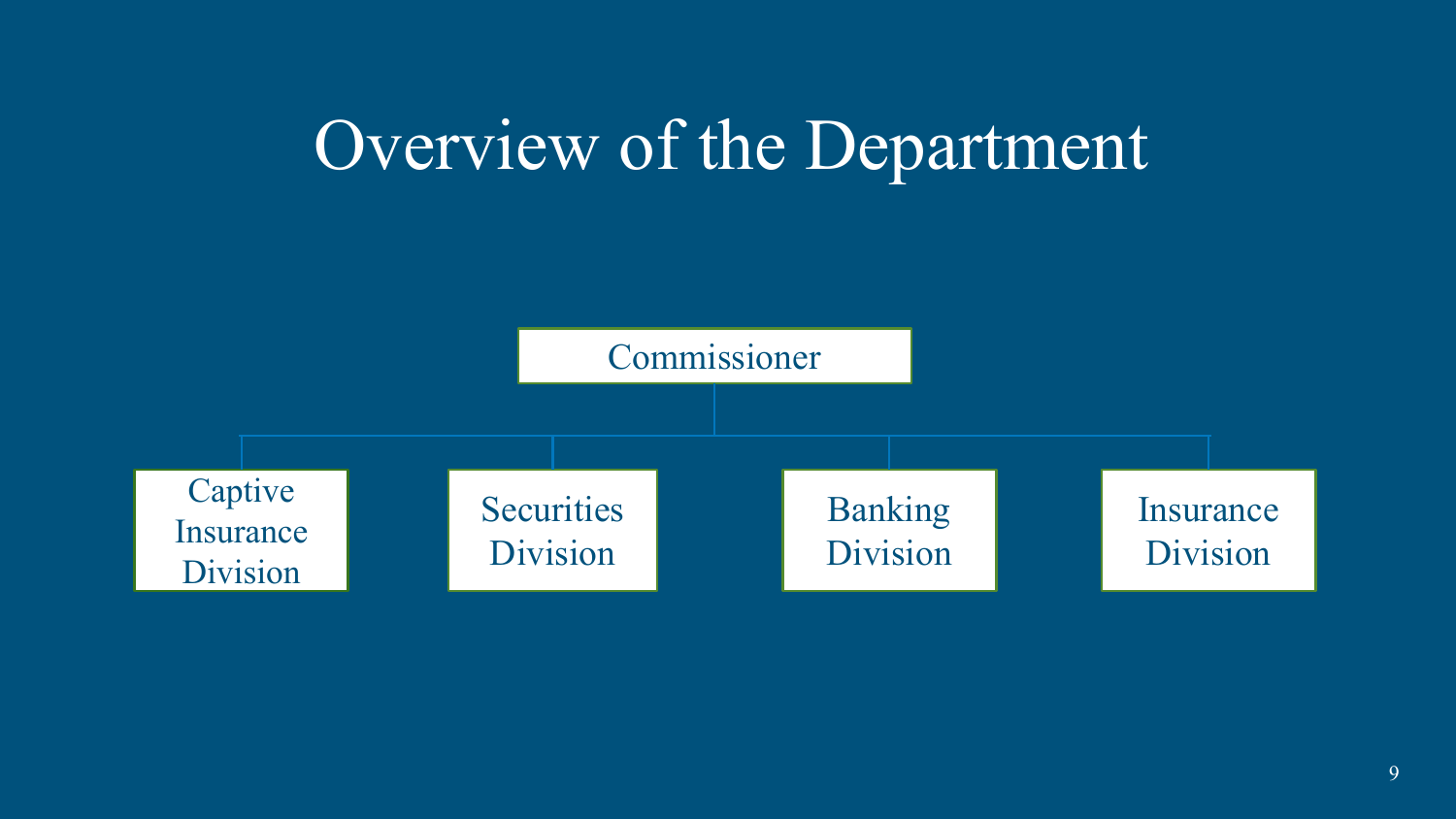Department's FY 2021 Operating Budget  $\sim $16,000,000$ 

Projected FY 2021 Revenues  $\sim $166,800,000$ 



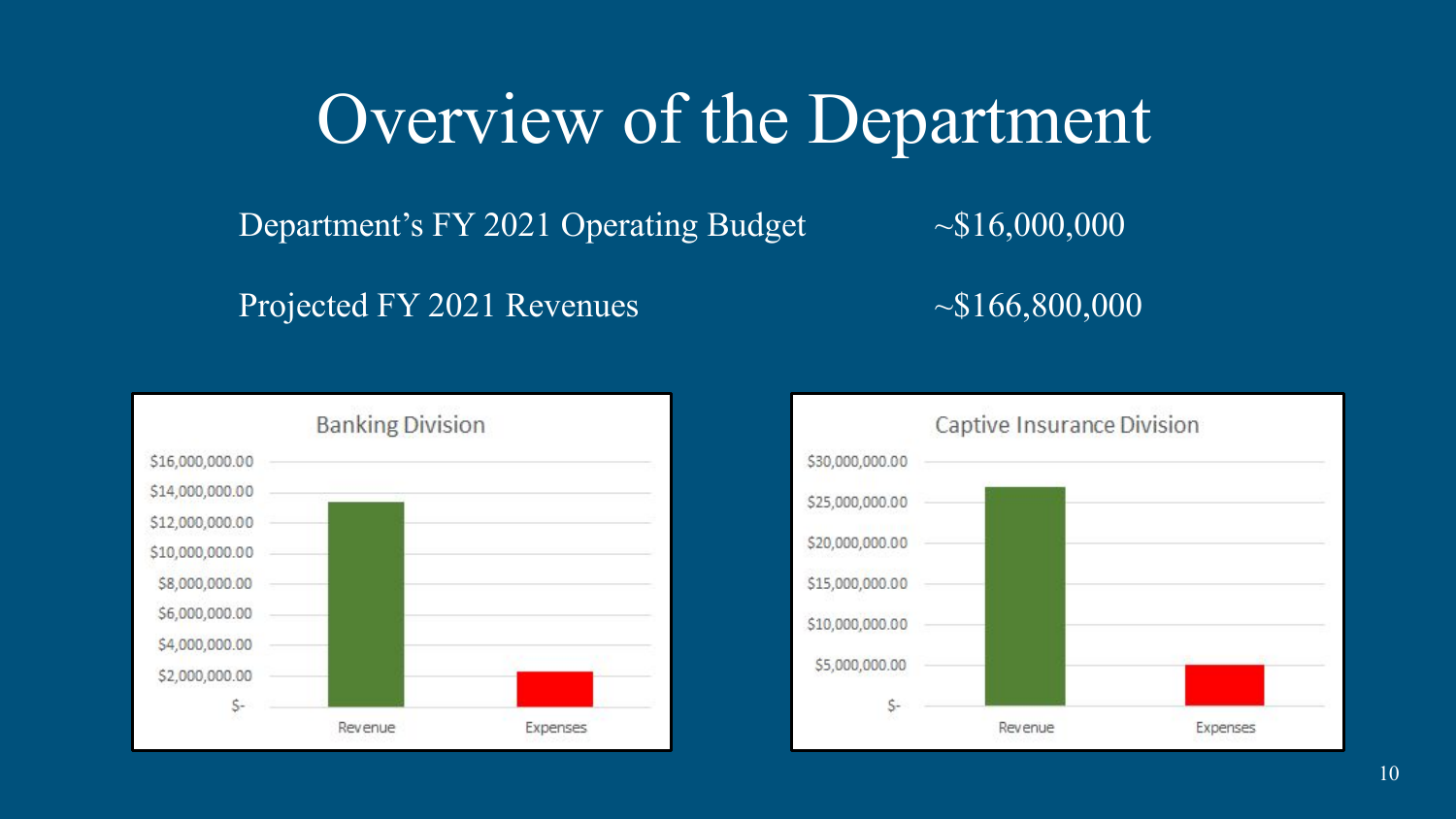Department's FY 2021 Operating Budget  $\sim $16,000,000$ 

Projected FY 2021 Revenues  $\sim $166,800,000$ 



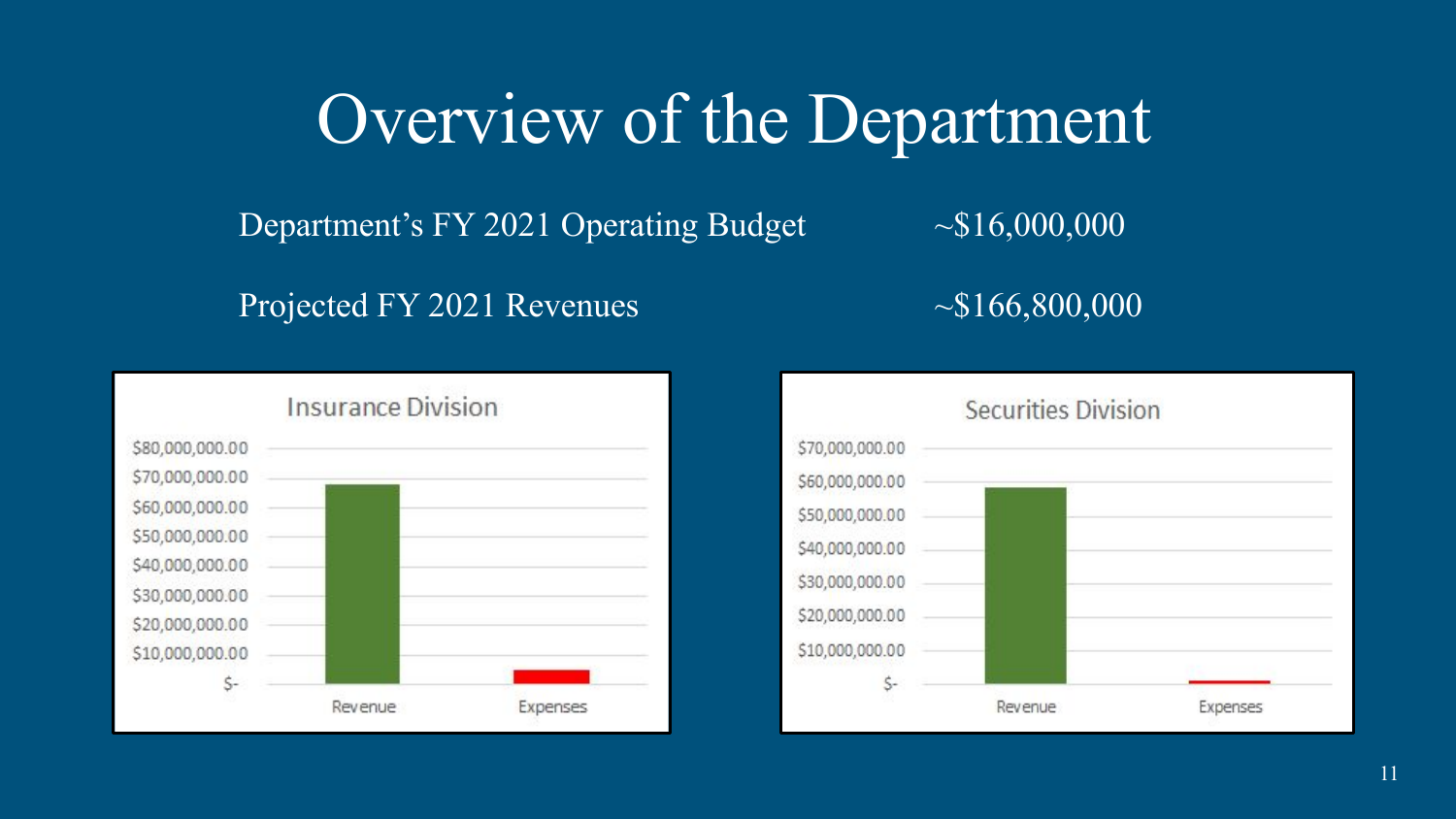### Consumer Services

### \$19,761,813 in Penalties and Restitution Over the Past Five Years

**Enforcement:**

In 2019, the Department entered a \$1.8 million settlement with an out-of-state insurance company for failing to provide Vermont health insurance mandates which impacted 212 Vermont higher education students. This was the largest settlement in the history of the Insurance Division.

**Policy:**

In 2019, issued a bulletin clarifying that commericial insurance is requireed to cover medically necessary gender affirmation surgery for transgender youth

**Prevention:**

In 2019, issued cease and desist against unlicensed insurer offering "medical cost sharing" and separately issued a joint consumer alert with Attorney General regarding increased marketing of "medical cost sharing" arrangements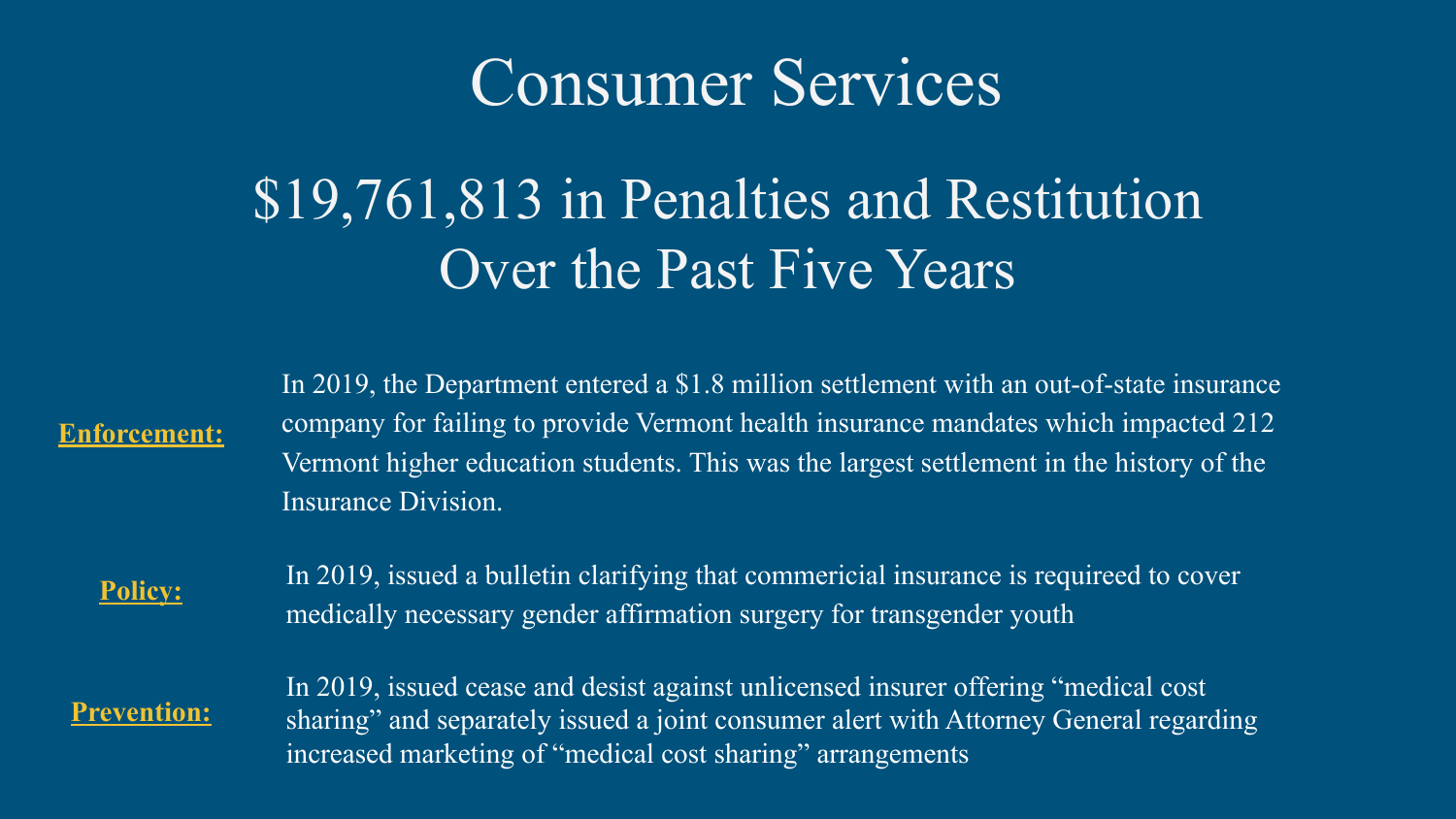### **"The Gold Standard"**

Number 1 Worldwide by Premium

Home to 18 of the Dow Jones 30 and 48 of Fortune 100 Companies



Dave Provost Named to Captive Hall of Fame

Sandy Bigglestone 17th most influential person in the industry

#### 2020 Captive Awards

US Captive Review: US Domicile of the Year  $>$ \$5 bn premium (record 7<sup>th</sup> time) European Captive Review: International Domicile of the Year Captive International readers' choice: US Domicile of the Year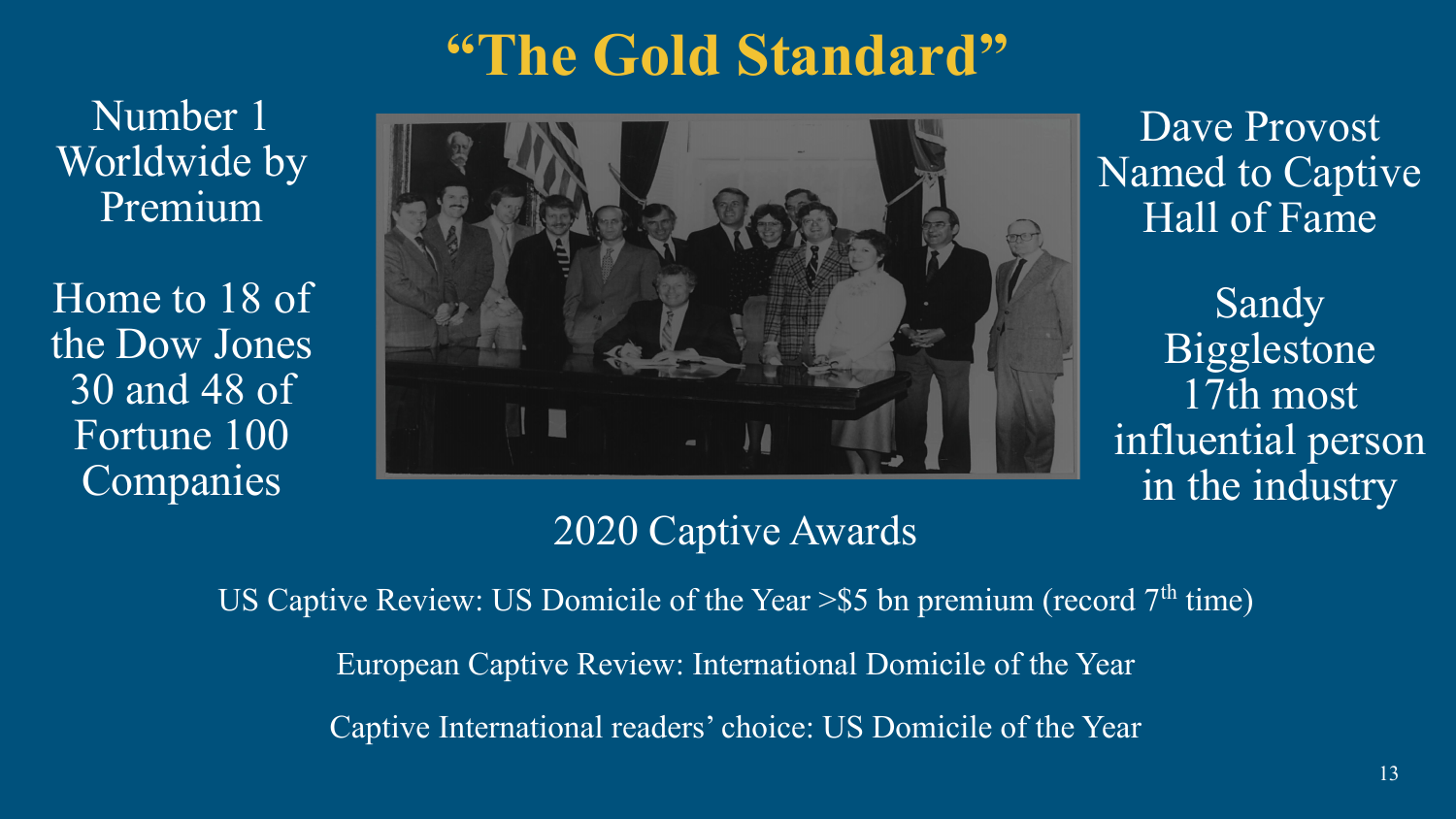Captive Insurance Division *What is Captive Insurance?* 

Formalized Self Insurance

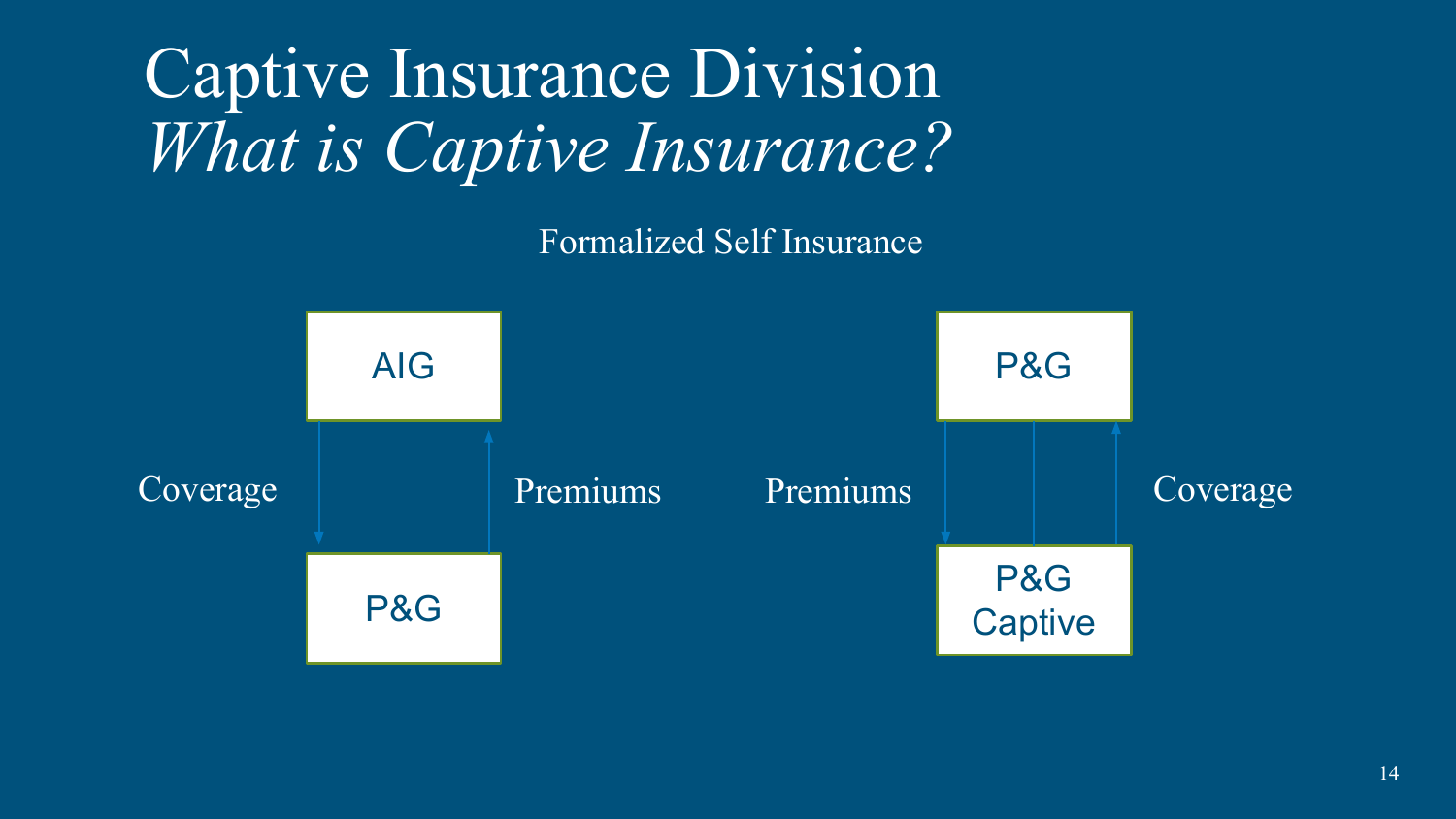## Captive Insurance Division

The Captive Insurance industry greatly benefits Vermont's economy:

- Estimated to support over 1,400 jobs in Vermont
- Captive jobs are well paying professional jobs
- $\blacksquare$  ~600 captive companies required to hold at least one board meeting in Vermont annually
- VCIA's annual conference attracts over 1,000 attendees to Vermont

Recognizable Companies Licensed This Year: University of Southern California Saputo Cheese State Street Bank

Notable International Companies Licensed This Year: Sixt Rent a Car (Germany) RA International (Dubai, UK) Covestro AG (Germany) Epiroc AB (Sweden) 15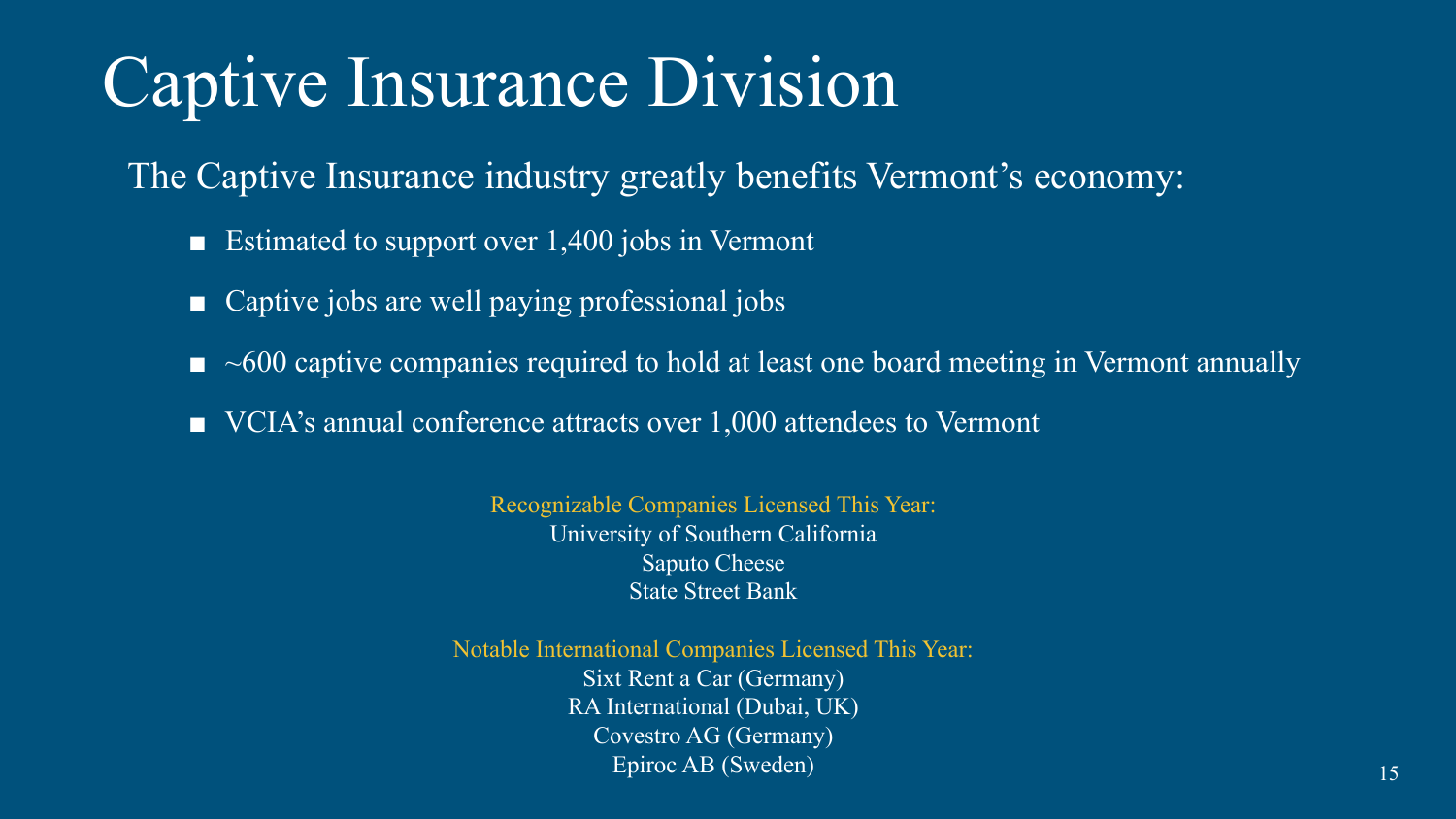## Captive Insurance Division

### Strong Competition from other Captive Insurance domiciles

- More than 30 other states now have captive laws led by Utah, Hawaii, South Carolina, Kentucky, Arizona, Nevada, D.C.
- Dozens of offshore domiciles including Bermuda and the Cayman Islands

### Why Choose Vermont?

- Regulatory "Gold Standard" Accessible, Responsive, Fair yet Tough
- $\blacksquare$  Professional Industry captive managers, attorneys, accountants, the Vermont Captive Insurance Association (VCIA)
- Strong support from the Vermont Legislature and Governor regardless of party
- Vermont's captive laws remain cutting edge and ever improving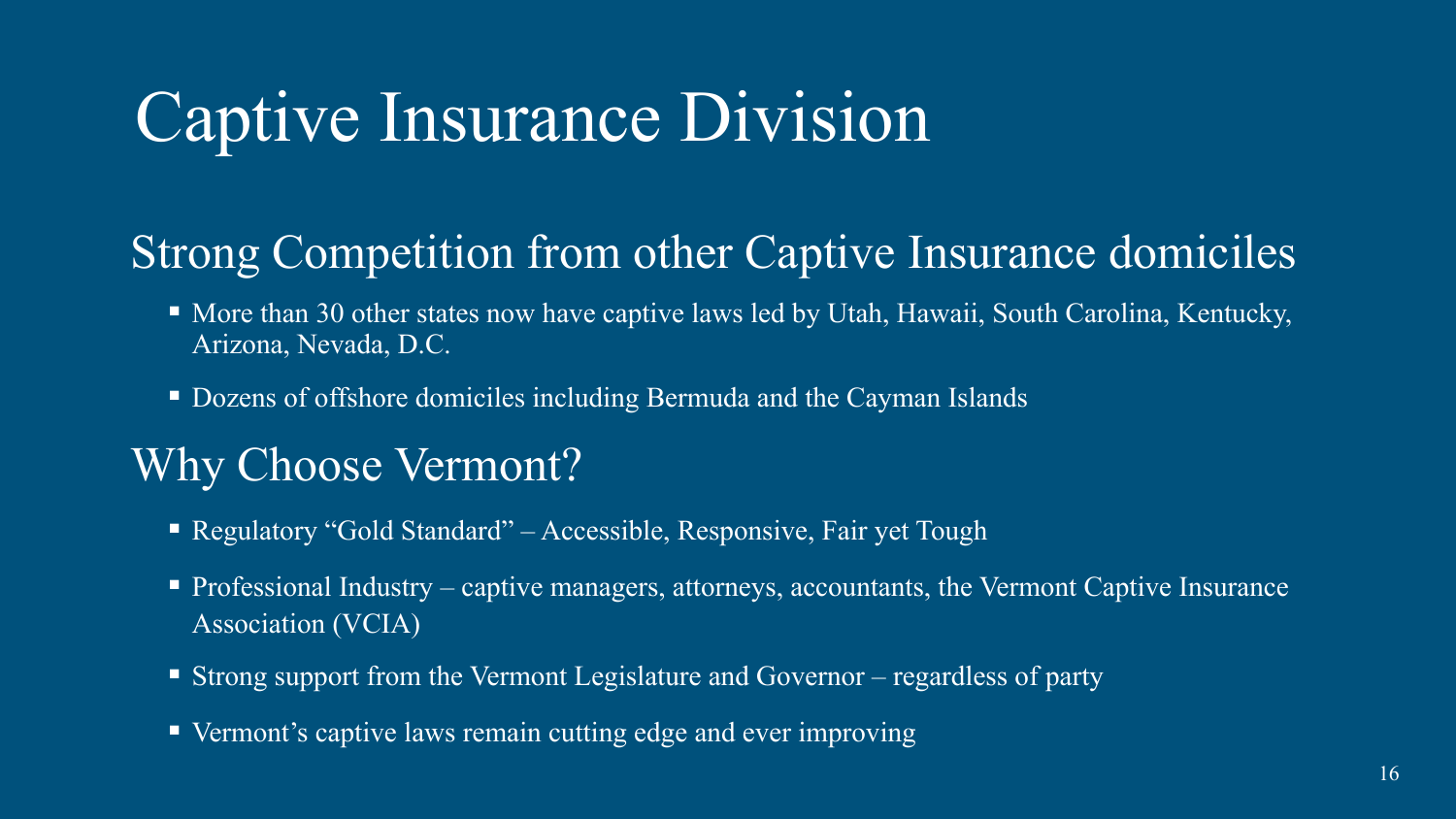## Insurance Division

#### R Street Institute State Regulation Report Card



#### *Vermont:* Competitive and low cost insurance market:

- $\bullet$  5<sup>th</sup> lowest auto insurance
- $\overline{11^{th}}$  lowest homeowners insurance
- $\bullet$  3<sup>rd</sup> Most competitive market commercial insurance

### *Pandemic Relief*

Approved \$23.8 million in premium relief to Vermont auto policy holders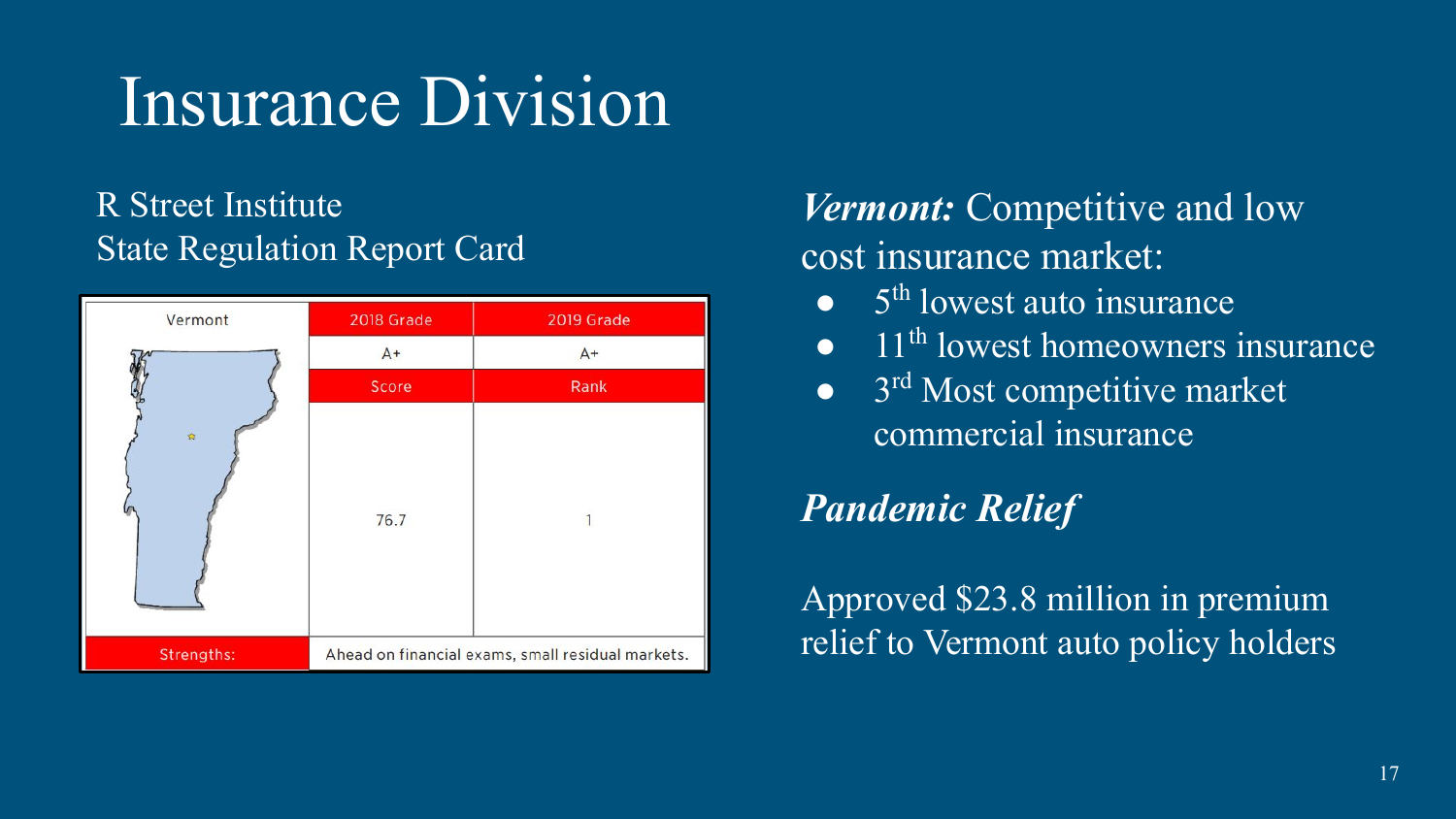### Workers' Compensation

• Rates have decreased for four straight years.

• Vermont employers are on average paying 30% less in workers' compensation premiums than they did in 2016.

### Vermont Rates 2016 to 2020

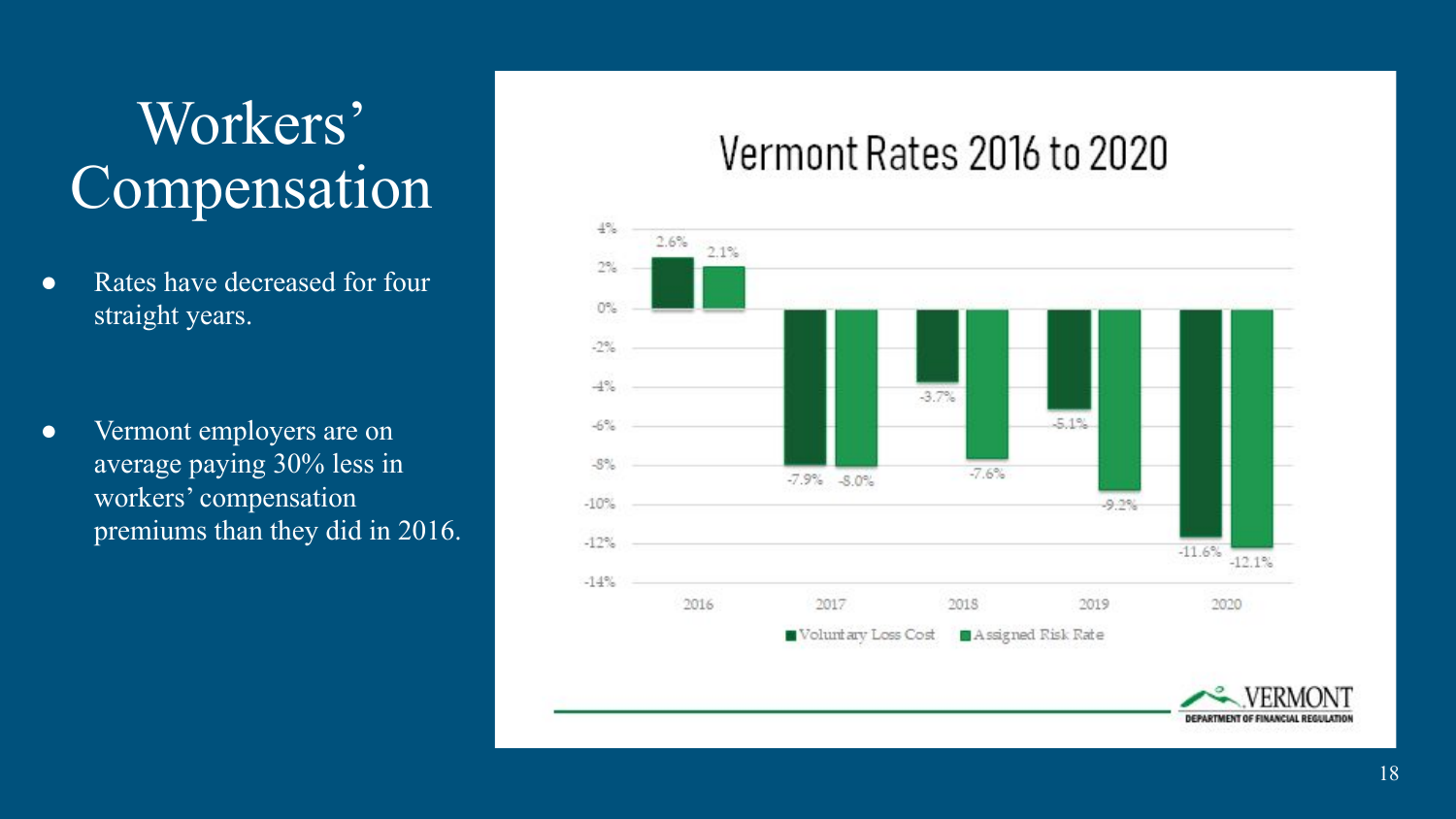### Insurance Division: Health Insurance Regulation

#### DFR

Reviews Comprehensive Major Medical policy forms for compliance with:

- *1. GMCB benchmark plan*
- *2. State mandates*
- *3. ACA 10 Essential Health Benefits*

Provides GMCB advisory solvency opinion

Supplemental Insurance Coverage Rates and Forms

Investigates health insurance complaints

Administers External Appeal Program

#### **GMCB**

Negotiates and agrees to benchmark plan

Approves rates filed by health insurance companies

Approves hospital budgets

Approves Certificates of Need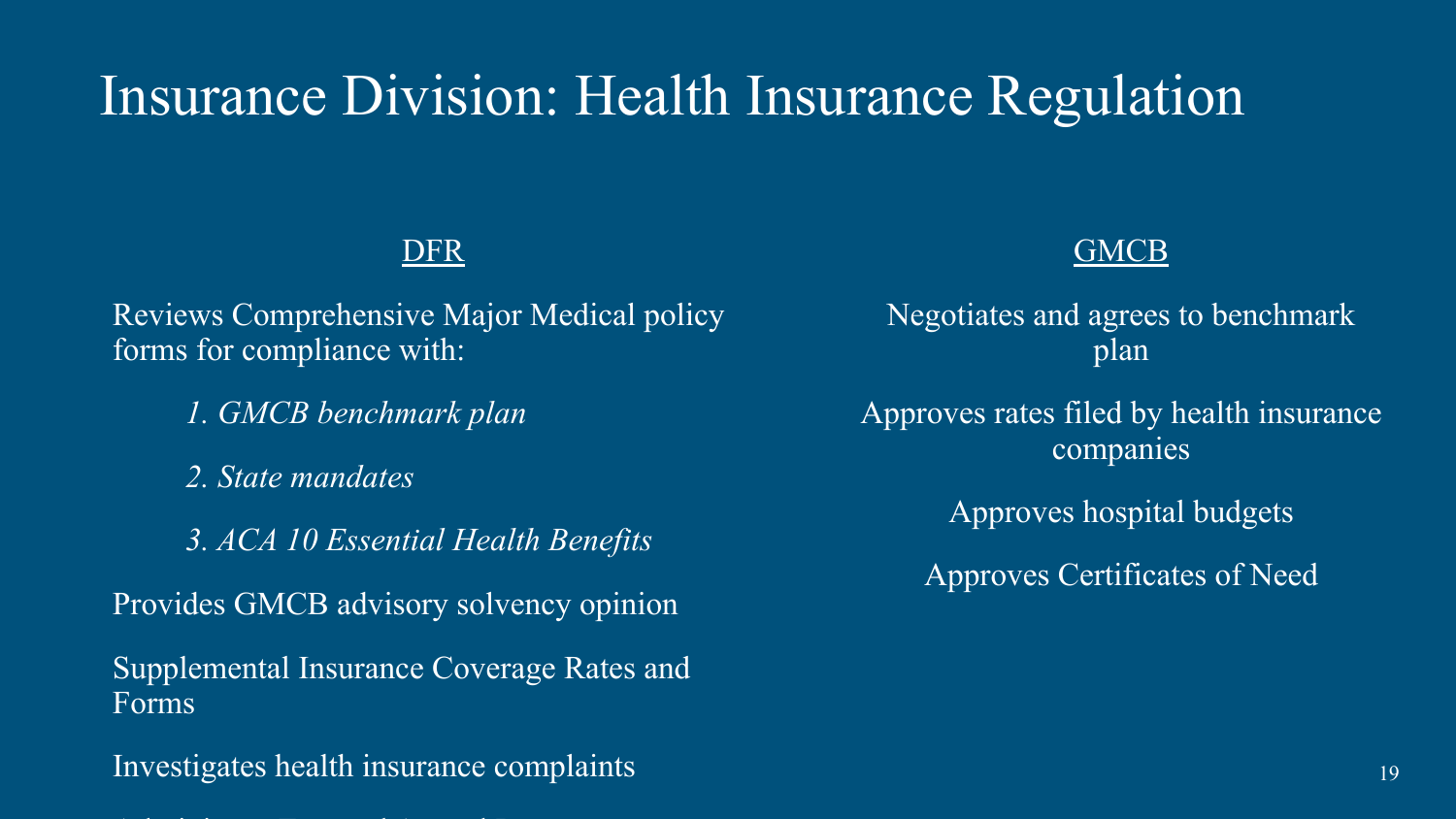## Securities Division



#### Administer Vermont's "Blue Sky Laws"

#### Functions of the Securities Division

- 1. Corporation Finance
- 2. Broker Dealer and Investment Advisory Registration
- 3. Examinations
- 4. Enforcement Actions
- 5. Vermont Regional Center EB-5 Compliance
- 6. Investor Education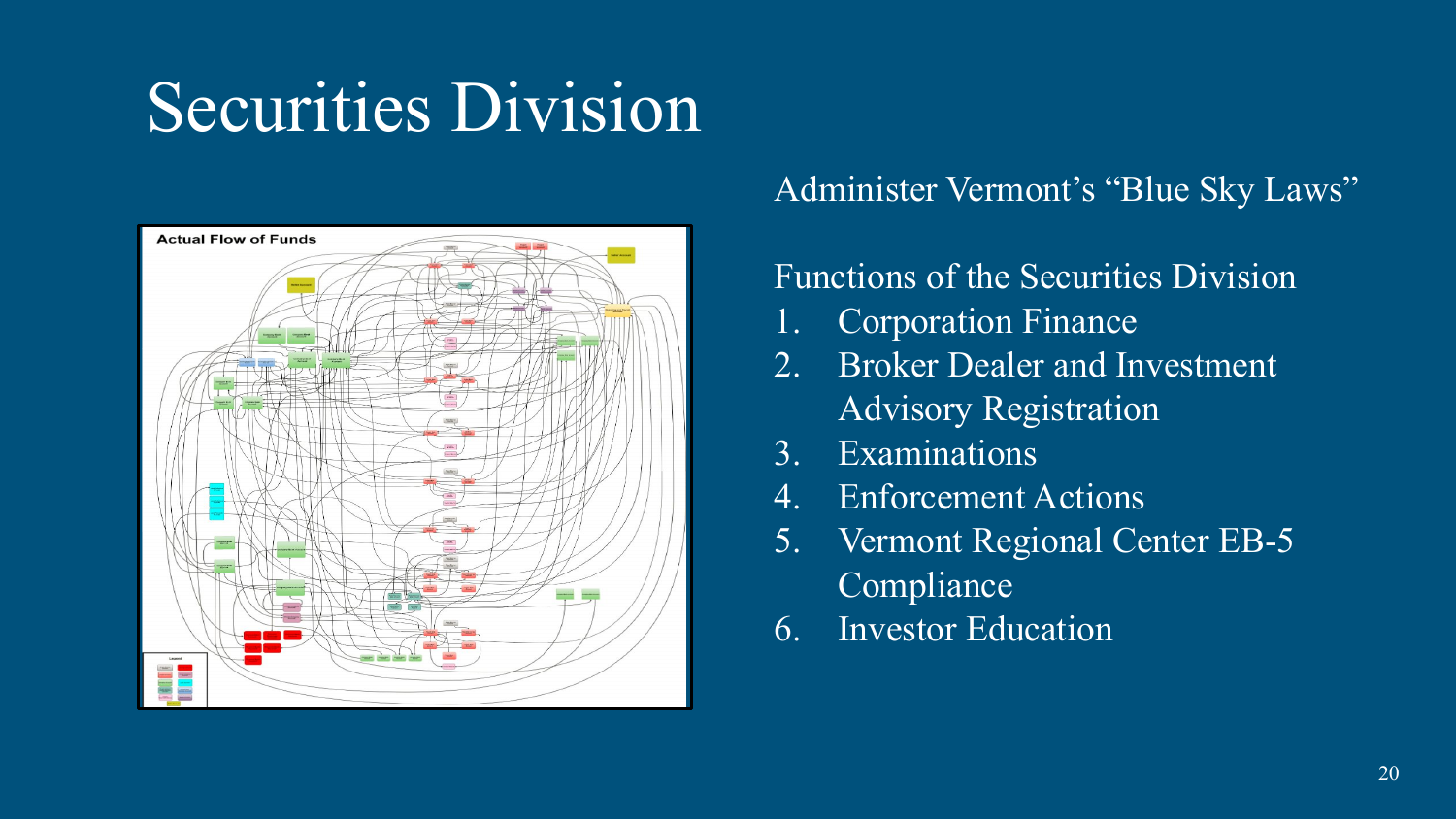## **Banking Division**



6 state chartered banks 3 state trust companies



13 state chartered credit unions



260 companies hold 1,675 licenses 2,537 individuals hold licenses



Last five years consumer services received: 6,604 inquires & 1,100 complaints \$353,966 back to Vermonters

Completed 134 examinations in 2017 3 banks, 7 CUs, 2 trusts co, 122 licensees